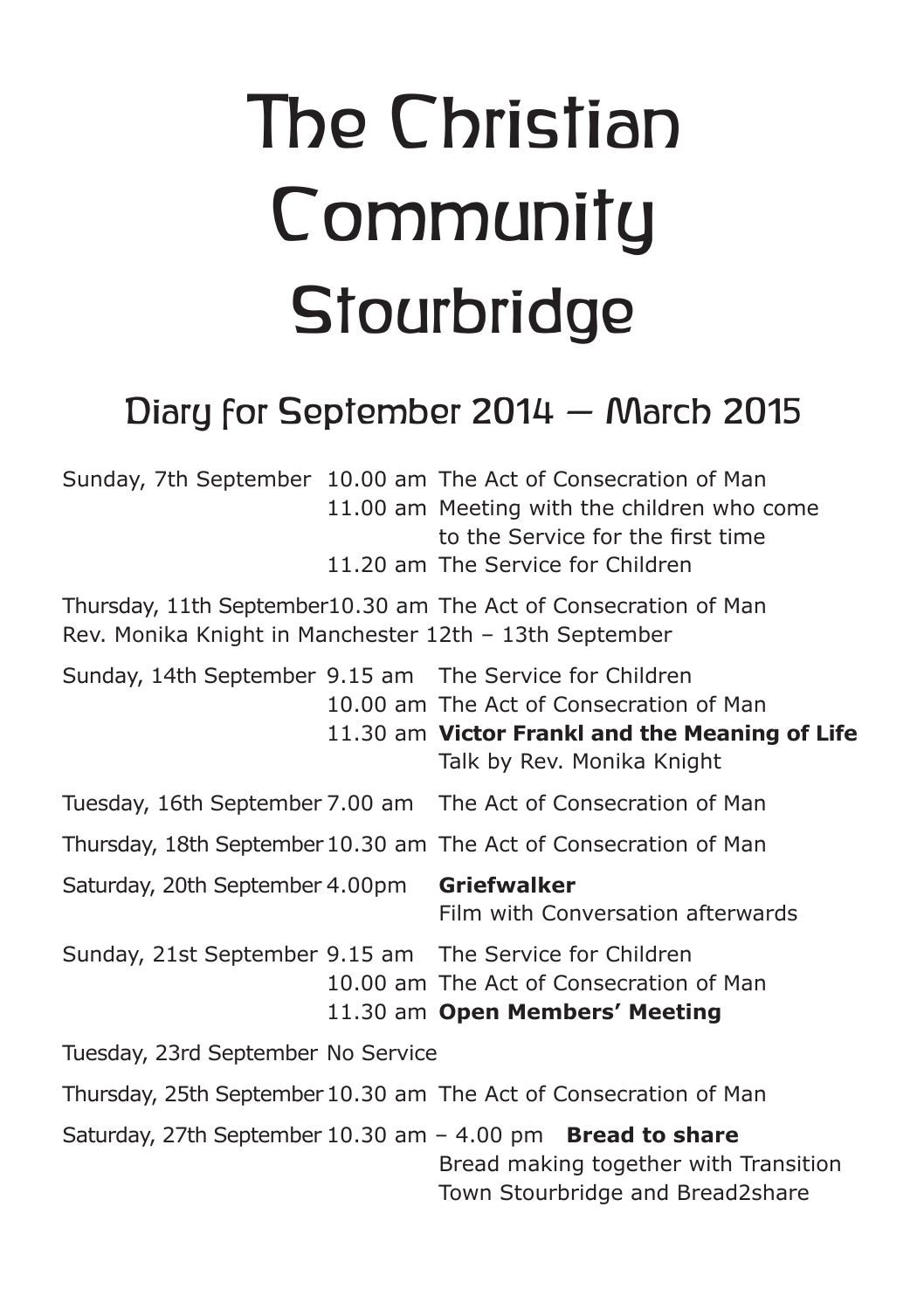Sunday, 28th September 9.15 am The Service for Children 10.00 am The Act of Consecration of Man 11.30 am **Bread to share** Ubuntu Handmade Bread "I believe I am what I am because of who we all are." Talk by Albert Smith

### Michaelmas

|                             |                                                     | Monday, 29th September 10.30 am The Act of Consecration of Man                                                                                |  |
|-----------------------------|-----------------------------------------------------|-----------------------------------------------------------------------------------------------------------------------------------------------|--|
|                             |                                                     | Tuesday, 30th September 7.00 am  The Act of Consecration of Man                                                                               |  |
|                             |                                                     | Thursday, 2nd October 10.30 am The Act of Consecration of Man                                                                                 |  |
|                             |                                                     | Saturday, 4th October 9.30 am - 12.00 pm Autumnal Work Morning in<br>Garden and House                                                         |  |
|                             | 5.00 pm                                             | Reading for the Dead<br>We will talk about 'How to Embrace<br>Dying'<br>With Cathie Green                                                     |  |
| Sunday, 5th October         | 3.00 pm Concert                                     | 10.00 am The Act of Consecration of Man<br>11.15 am The Service for Children<br>Followed by a Michaelmas Festival,<br>details to be announced |  |
| British Synod in Forest Row |                                                     | Rev. Monika Knight away from Monday, 6th - Friday, 10th October at                                                                            |  |
| Tuesday, 7th October        | No Service                                          |                                                                                                                                               |  |
| Thursday, 9th October       | No Service                                          |                                                                                                                                               |  |
|                             | Saturday, 11th October 10.00 am - 1.00 pm Yard Sale |                                                                                                                                               |  |
| Sunday, 12th October        | by Greg Tricker                                     | 9.15 am The Service for Children<br>10.00 am The Act of Consecration of Man<br>11.30 am Opening Exhibition with Talk                          |  |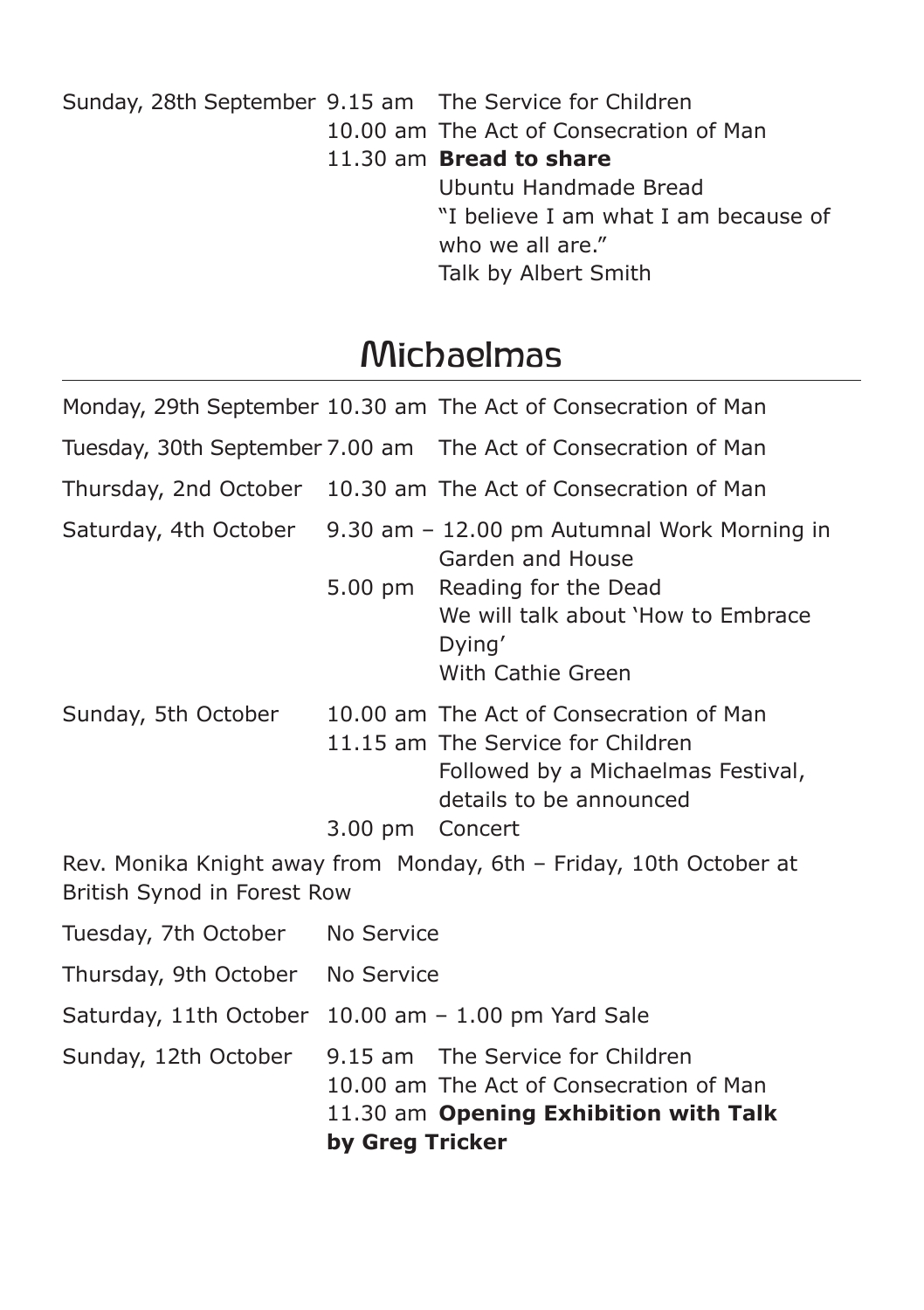Tuesday, 14th October 7.00 am The Act of Consecration of Man Thursday, 16th October 10.30 am The Act of Consecration of Man Friday, 17th – Sunday, 19th October Annual Community Meeting in **Edinburgh** Rev. Monika Knight away in Edinburgh Friday, 17th - Monday, 20th October Sunday, 19th October 10.00 am The Act of Consecration of Man No Service for Children Tuesday, 21st October No Service Thursday, 23rd October 10.30 am The Act of Consecration of Man Sunday, 26th October No Service for Children 10.00 am The Act of Consecration of Man 11.30 am Servers' Meeting 4.00 pm Gospel Study Tuesday, 28th October 7.00 am The Act of Consecration of Man Thursday, 30th October 10.30 am The Act of Consecration of Man Saturday, 1st November 5.00 pm Reading for the Dead Sunday, 2nd November 10.00 am The Act of Consecration of Man 11.15 am The Service for Children Rev. Monika Knight away from Monday, 3rd – Wednesday, 5th November Tuesday, 4th November No Service Thursday, 6th November 10.30 am The Act of Consecration of Man Rev. Monika Knight in Manchester on Saturday, 8th November Sunday, 9th November 10.00 am The Act of Consecration of Man 11.15 am The Service for Children 4.30 pm **St. Martin's Lantern Walk** Tuesday, 11th November No Service Thursday, 13th November10.30 am The Act of Consecration of Man **Forgiveness Conference Friday, 14th – Sunday, 16th November** Details to be announced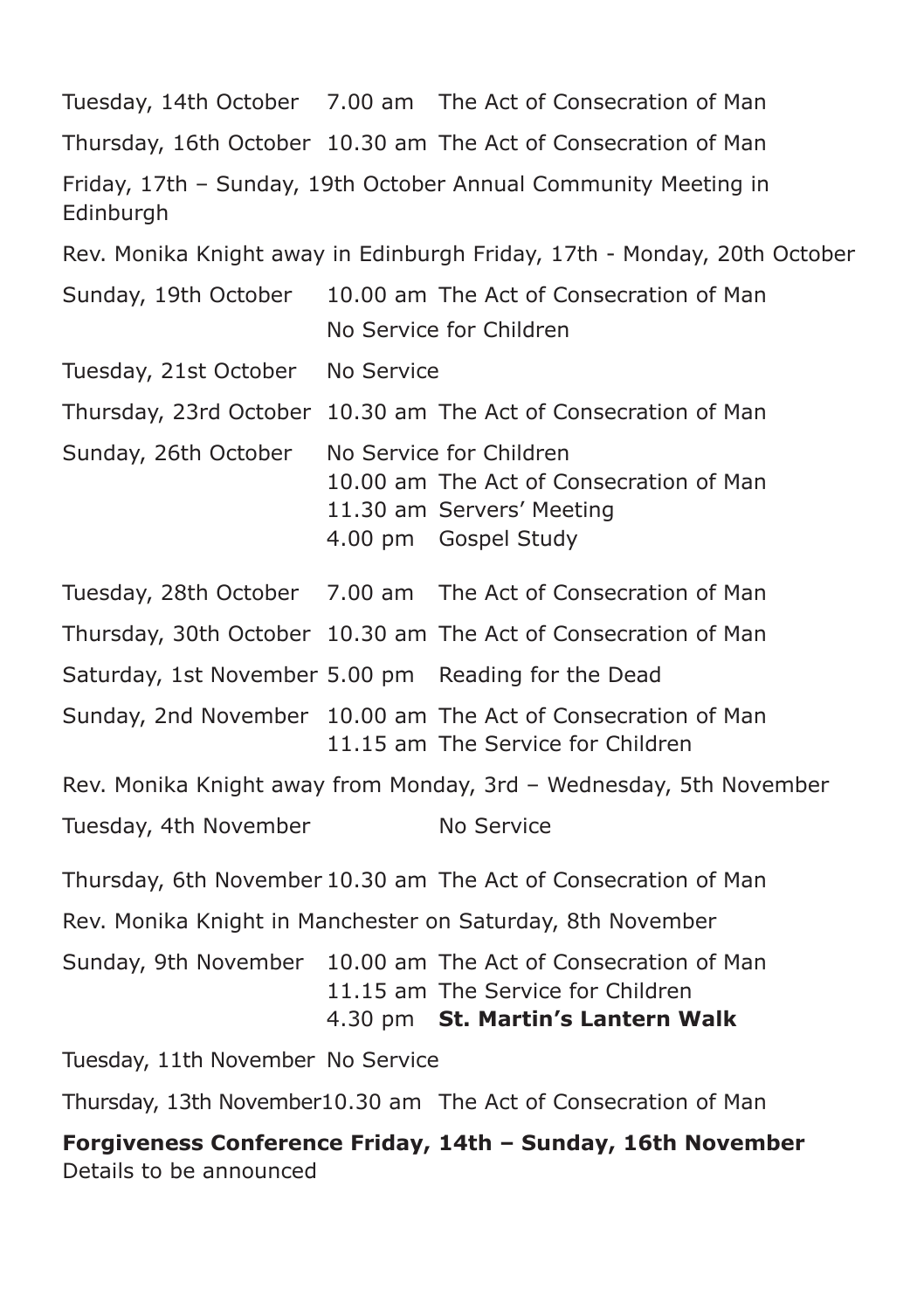Sunday, 16th November 9.15 am The Service for Children 10.00 am The Act of Consecration of Man 11.30 am **Forgiveness**

Rev. Monika Knight away from Monday, 17th – 23rd November

Tuesday, 18th November No Service

Thursday, 20th November10.30 am The Act of Consecration of Man

Sunday, 23rd November 10.00 am The Act of Consecration of Man 11.15 am The Service for Children

Tuesday, 25th November 7.00 am The Act of Consecration of Man

Thursday, 27th November 10.30 am The Act of Consecration of Man Afterwards getting church ready for Advent

Saturday, 29th November9.30 am – 12.00 pm Autumnal Work Morning in Garden and House

## Advent

| Sunday, 30th November 8.50 am Advent Story          |                         |                                                                                                                       |
|-----------------------------------------------------|-------------------------|-----------------------------------------------------------------------------------------------------------------------|
|                                                     |                         | Bring something from the mineral kingdom                                                                              |
|                                                     |                         | 9.15 am The Service for Children                                                                                      |
|                                                     |                         | 10.00 am The Act of Consecration of Man                                                                               |
|                                                     | 11.15 am <b>Baptism</b> |                                                                                                                       |
|                                                     |                         | Roseanne Elizabeth Kerry Patrick                                                                                      |
|                                                     |                         | 4.00 pm Advent Garden<br>All Welcome                                                                                  |
|                                                     |                         | Tuesday, 2nd December 7.00 am The Act of Consecration of Man                                                          |
|                                                     |                         | Thursday, 4th December 10.30 am The Act of Consecration of Man                                                        |
| Saturday, 6th December 5.00 pm Reading for the Dead |                         |                                                                                                                       |
| Sunday, 7th December 8.50 am Advent Story           | 3 pm Concert            | Bring something from the plant kingdom<br>9.15 am The Service for Children<br>10.00 am The Act of Consecration of Man |
|                                                     |                         | Tuesday, 9th December 7.00 am The Act of Consecration of Man                                                          |
|                                                     |                         | Thursday, 11th December10.30 am The Act of Consecration of Man                                                        |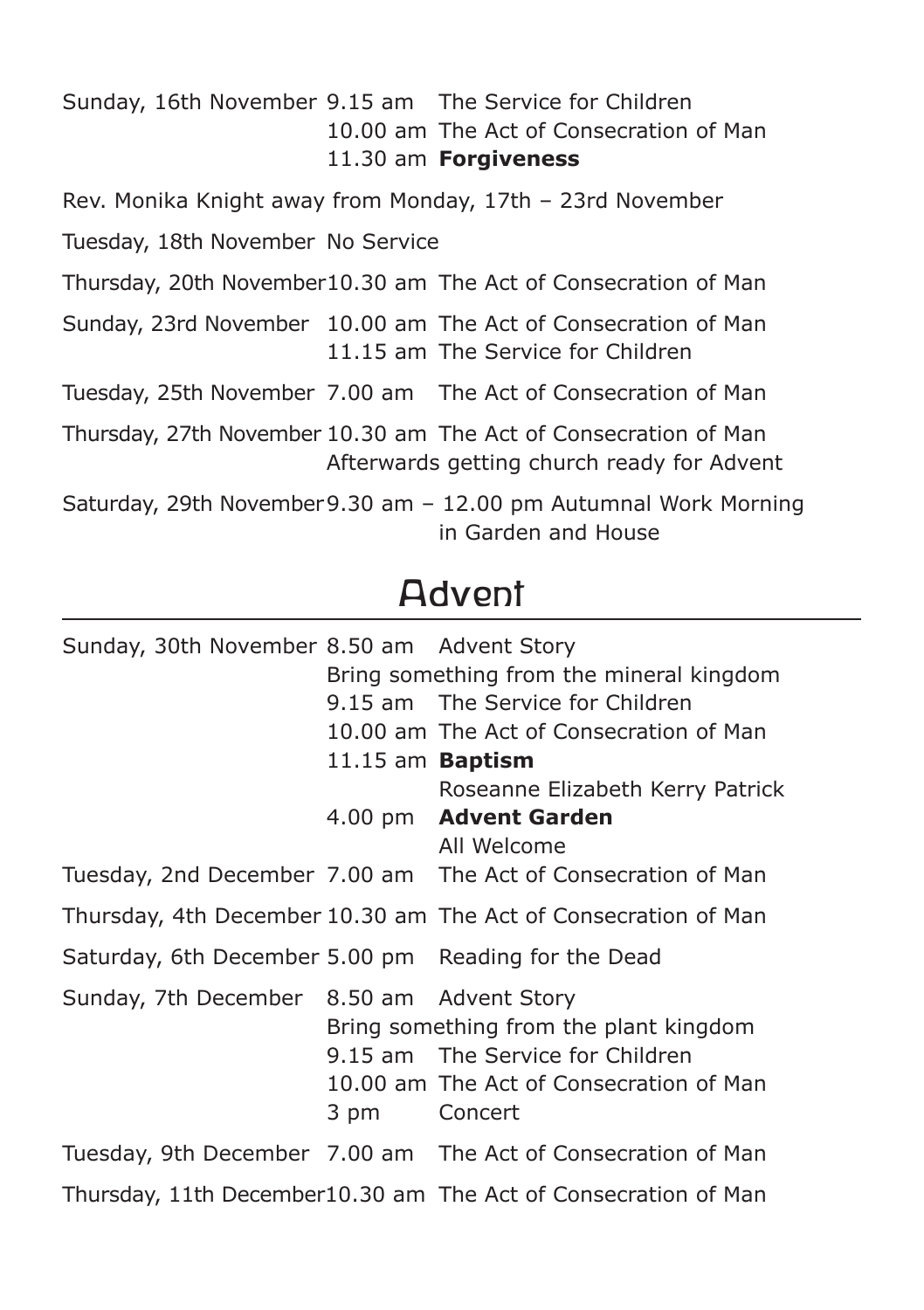| Sunday, 14th December 8.50 am Advent Story |  | Bring something from the animal kingdom<br>9.15 am The Service for Children<br>10.00 am The Act of Consecration of Man<br>11.30 am God and Man $-$ a story of Becoming<br>With contemplation of the Advent Prayers |  |
|--------------------------------------------|--|--------------------------------------------------------------------------------------------------------------------------------------------------------------------------------------------------------------------|--|
|                                            |  | Tuesday, 16th December 7.00 am  The Act of Consecration of Man                                                                                                                                                     |  |
|                                            |  | Thursday, 18th December10.30 am The Act of Consecration of Man                                                                                                                                                     |  |
| Sunday, 21st December 8.50 am Advent Story |  | 9.15 am The Service for Children<br>10.00 am The Act of Consecration of Man                                                                                                                                        |  |
| Tuesday, 23rd December No Service          |  |                                                                                                                                                                                                                    |  |
| Wednesday, 24th December 4.00pm            |  | <b>Shepherd's Pageant</b><br>Followed by a Community Supper                                                                                                                                                        |  |

## **Christmas**

|  | Thursday, 25th December Midnight The Act of Consecration of Man<br>8.00 am The Act of Consecration of Man<br>9.15 am The Christmas Service for Children<br>10.00 am The Act of Consecration of Man |
|--|----------------------------------------------------------------------------------------------------------------------------------------------------------------------------------------------------|
|  | Friday, 26th December 10.30 am The Act of Consecration of Man                                                                                                                                      |
|  | Christmas Course from Saturday, 27th - Monday, 29th December<br>The Sacrament for the Individual - The Sacramental Consultation                                                                    |
|  | Saturday, 27th December 10.30 am The Act of Consecration of Man<br>11.30 am What is it and why is it important?                                                                                    |
|  | Sunday, 28th December 10.00 am The Act of Consecration of Man<br>11.30 am Who needs it and when?<br>No Service for Children                                                                        |
|  | Monday, 29th December 10.30 am The Act of Consecration of Man<br>11.30 am How does it relate to other<br>sacraments?                                                                               |
|  | Tuesday, 30th December 10.30 am The Act of Consecration of Man                                                                                                                                     |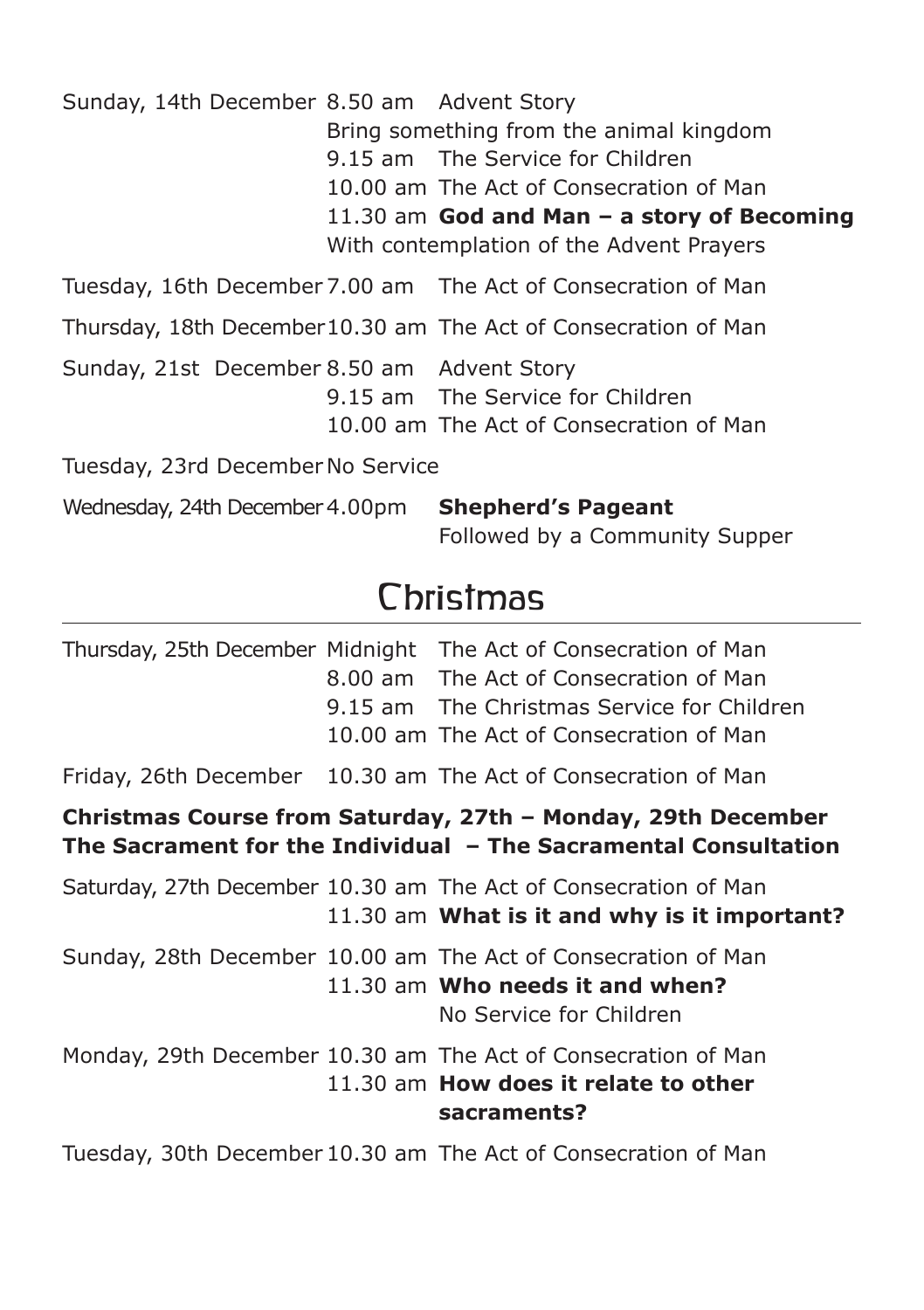Wednesday, 31st December10.30 am The Act of Consecration of Man 8.00 pm **Evening Service with Sermon for New Year's Eve**

#### **2015**

| Thursday, 1st January | 10.30 am The Act of Consecration of Man                                                                                                                                                                                                                                                         |
|-----------------------|-------------------------------------------------------------------------------------------------------------------------------------------------------------------------------------------------------------------------------------------------------------------------------------------------|
| Friday, 2nd January   | 10.30 am The Act of Consecration of Man                                                                                                                                                                                                                                                         |
| Saturday, 3rd January | 10.30 am The Act of Consecration of Man<br>5.00 pm Reading for the Dead                                                                                                                                                                                                                         |
| Sunday, 4th January   | 10.00 am The Act of Consecration of Man<br>11.15 am The Service for Children<br>11.45 am $A$ Year and a Day<br>Five sculpted forms, with readings from the<br>14th century text, evoke the elemental story<br>of Sir Gawain and the Green Knight.<br>Presented by Jo Naden and Brenda Ratcliffe |
| Monday, 5th January   | 10.30 am The Act of Consecration of Man<br>Afterwards getting church ready for Epiphany                                                                                                                                                                                                         |

## Epiphany

| Tuesday, 6th January                                                  |            | 10.30 am The Act of Consecration of Man                                                                                                       |  |
|-----------------------------------------------------------------------|------------|-----------------------------------------------------------------------------------------------------------------------------------------------|--|
| Thursday, 8th January                                                 | No Service |                                                                                                                                               |  |
| Sunday, 11th January                                                  |            | 10.00 am The Act of Consecration of Man<br>11.15 am The Service for Children<br>11.30 am Epiphany Festival for all<br>Details to be announced |  |
| Rev. Monika Knight is away from Monday, 12th - Saturday, 17th January |            |                                                                                                                                               |  |
| Tuesday, 13th January                                                 | No Service |                                                                                                                                               |  |
| Thursday, 15th January                                                |            | 10.30 am The Act of Consecration of Man                                                                                                       |  |
| Sunday, 18th January                                                  |            | 9.15 am The Service for Children<br>10.00 am The Act of Consecration of Man<br>4.00 pm Gospel Study                                           |  |
| Tuesday, 20th January                                                 |            | 7.00 am The Act of Consecration of Man                                                                                                        |  |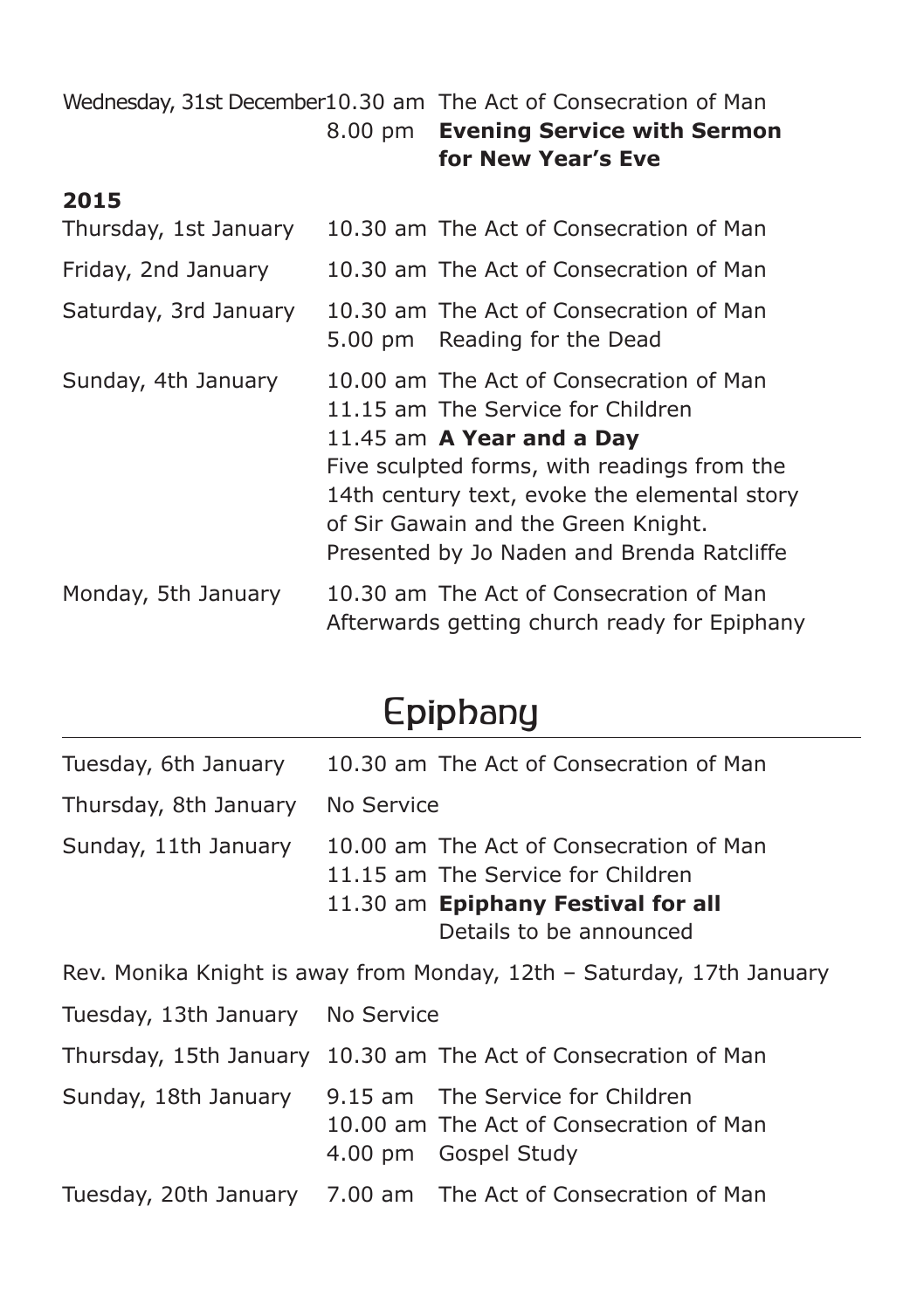Thursday, 22nd January 10.30 am The Act of Consecration of Man Sunday, 25th January 9.15 am The Service for Children 10.00 am The Act of Consecration of Man 11.30 am **Open Members' Meeting** Tuesday, 27th January 7.00 am The Act of Consecration of Man Thursday, 29th January 10.30 am The Act of Consecration of Man Sunday, 1st February 10.00 am The Act of Consecration of Man 11.15 am The Service for Children 11.45 am **Thinking with the Heart** With Contemplation of the Epiphany Prayers 4.00 pm Gospel Study Tuesday, 3rd February 7.00 am The Act of Consecration of Man Thursday, 5th February 10.30 am The Act of Consecration of Man Saturday, 7th February 5.00 am Reading for the Dead Sunday, 8th February 9.15 am The Service for Children 10.00 am The Act of Consecration of Man 11.30 am Servers' Meeting Tuesday, 10th February 7.00 am The Act of Consecration of Man Thursday, 12th February 10.30 am The Act of Consecration of Man Sunday, 15th February No Service for Children 10.00 am The Act of Consecration of Man 4.00 pm Gospel Study Tuesday, 17th February 7.00 am The Act of Consecration of Man Thursday, 19th February 10.30 am The Act of Consecration of Man Sunday, 22nd February No Service for Children 10.00 am The Act of Consecration of Man Tuesday, 24th February 7.00 am The Act of Consecration of Man Thursday, 26th February 10.30 am The Act of Consecration of Man Sunday, 1st March 9.15 am The Service for Children 10.00 am The Act of Consecration of Man 11.30 am **Open Members' Meeting**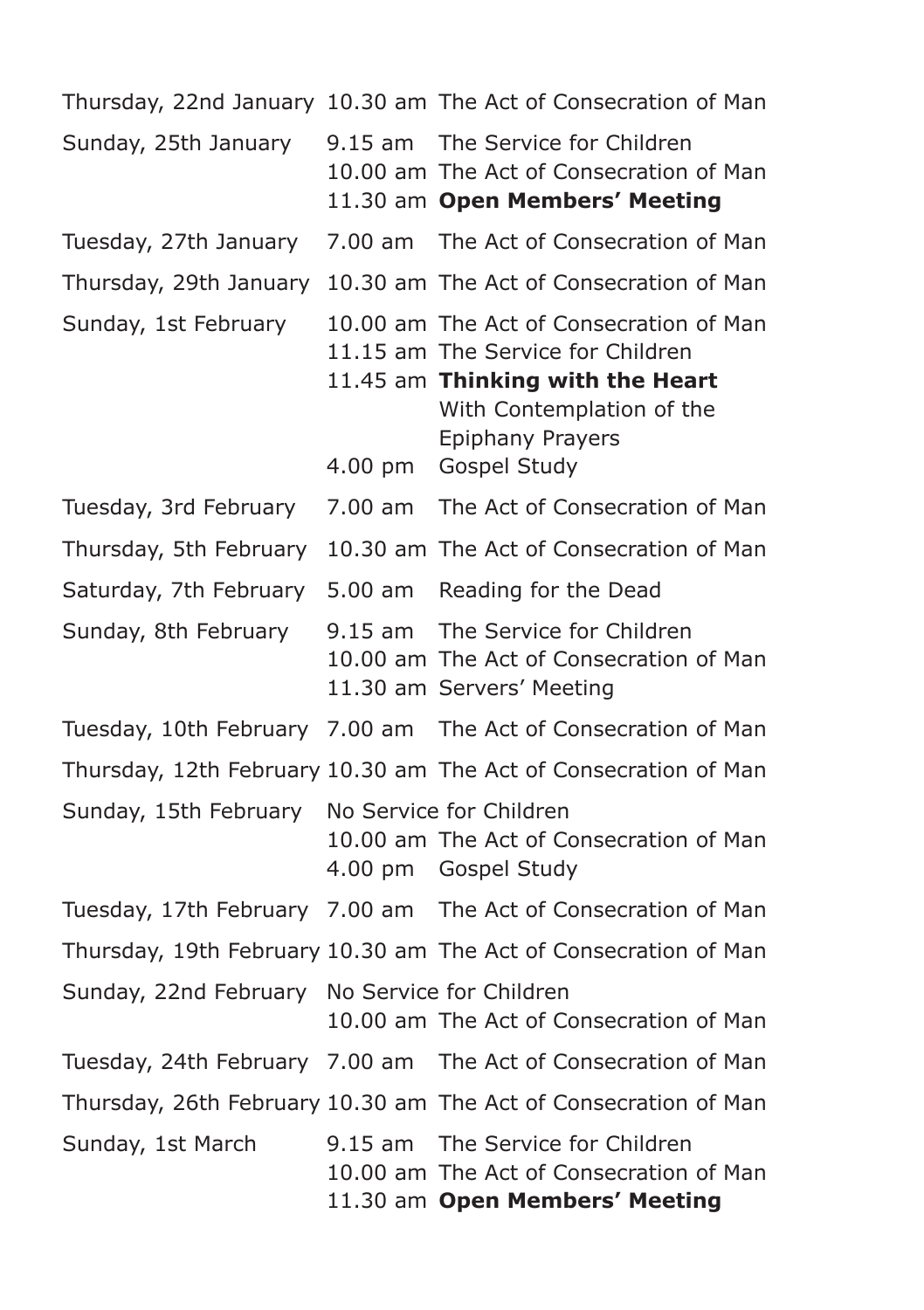|                     | 4.00 pm Gospel Study                    |
|---------------------|-----------------------------------------|
| Tuesday, 3rd March  | 7.00 am The Act of Consecration of Man  |
| Thursday, 5th March | 10.30 am The Act of Consecration of Man |
| Saturday, 7th March | 5.00 am Reading for the Dead            |

## Passiontide

Sunday, 8th March 9.15 am The Service for Children 10.00 am The Act of Consecration of Man

## Gospel Readings

| Sunday, 7th September  | . | Luke 10:1-20        |
|------------------------|---|---------------------|
| Sunday, 14th September | . | Luke 17:5-24        |
| Sunday, 21st September | . | Matthew 6:19-34     |
| Sunday, 28th September | . | Luke 7:11-17        |
| <b>Michaelmas</b>      |   |                     |
| Monday, 29th September | . | Matthew 22:1-14     |
| Sunday, 5th October    | . | Matthew 22:1-14     |
| Sunday, 12th October   | . | Matthew 5:1-16      |
| Sunday, 19th October   | . | Revelation 1:10-20  |
| Sunday, 26th October   | . | Romans 4:13-25      |
| Sunday, 2nd November   | . | Revelation 3:7-13   |
| Sunday, 9th November   | . | Revelation 4:1-11   |
| Sunday, 16th November  | . | Revelation 7:9-17   |
| Sunday, 23rd November  | . | Revelation 14:13-20 |
| <b>Advent</b>          |   |                     |
| Sunday, 30th November  | . | Luke 21:25-36       |
| Sunday, 7th December   | . | Luke 21:25-36       |
| Sunday, 14th December  | . | Luke 21:25-36       |
| Sunday, 21st December  | . | Luke 21:25-36       |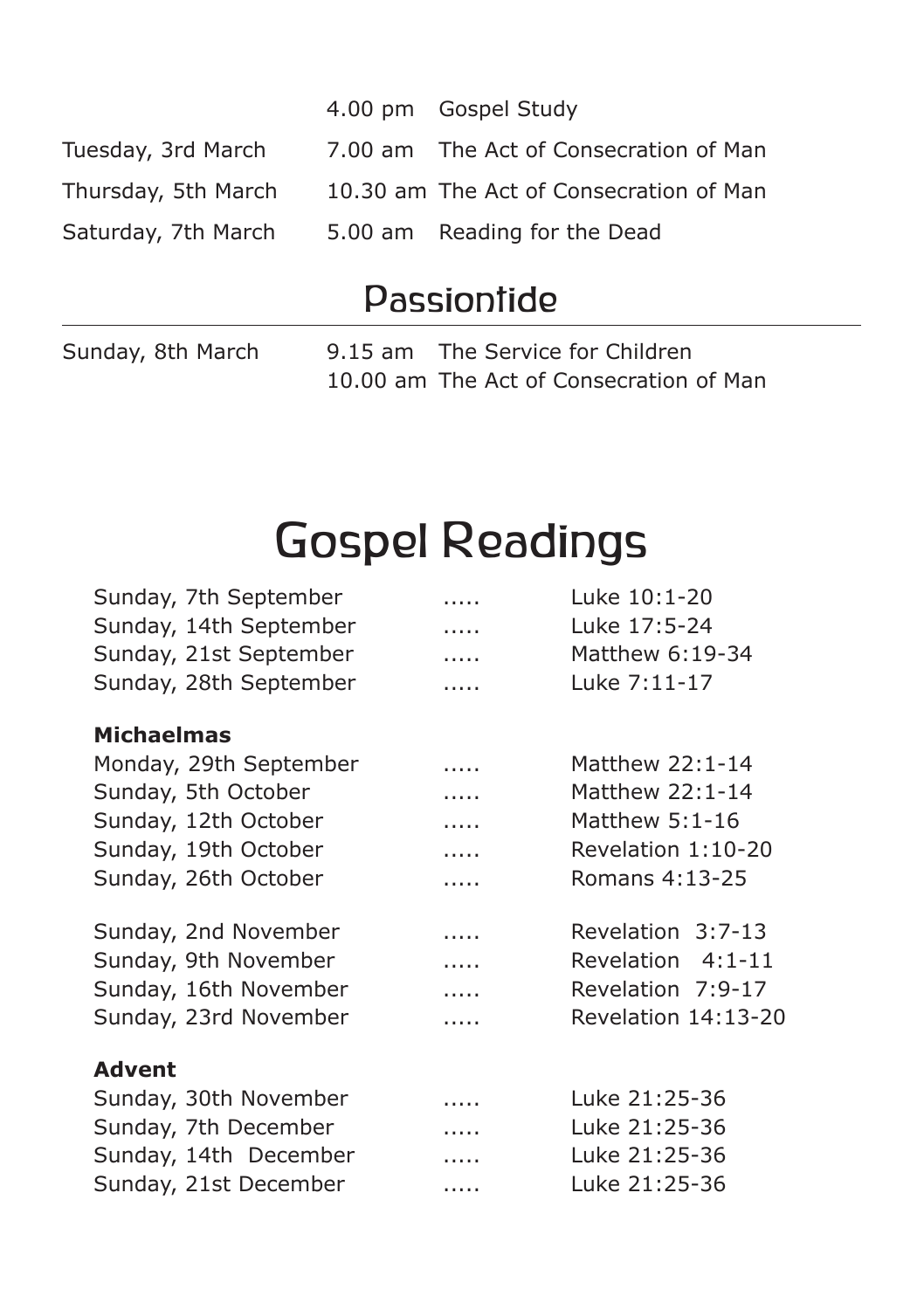#### **Christmas**

| Thursday, 25th December |   |                  |
|-------------------------|---|------------------|
| Midnight                | . | Matthew $1:1-25$ |
| Dawn                    | . | Luke 2:1-20      |
| Morning                 | . | John 21:15-25    |
| <b>Epiphany</b>         |   |                  |
| Tuesday, 6th January    | . | Matthew $2:1-12$ |
| Sunday, 11th January    | . | Luke 2:41-52     |
| Sunday, 18th January    | . | John 2:1-11      |
| Sunday, 25th January    | . | Matthew 8:5-13   |
| Sunday, 1st February    | . | John 5:1-18      |
| Sunday, 8th February    | . | Luke 8:4-18      |
| Sunday, 15th February   | . | Luke 18:18-34    |
| Sunday, 22nd February   | . | Matthew $4:1-11$ |
| Sunday, 1st March       |   | Matthew 17:1-13  |
| <b>Passiontide</b>      |   |                  |
| Sunday, 8th March       | . | Luke 11:14-36    |

## Exhibitions in our Community Room

#### **September**

Dianna Edwards

#### **October, 12th – November, 19th** Greg Tricker, Stroud

#### **November, 27th – January** Jo Naden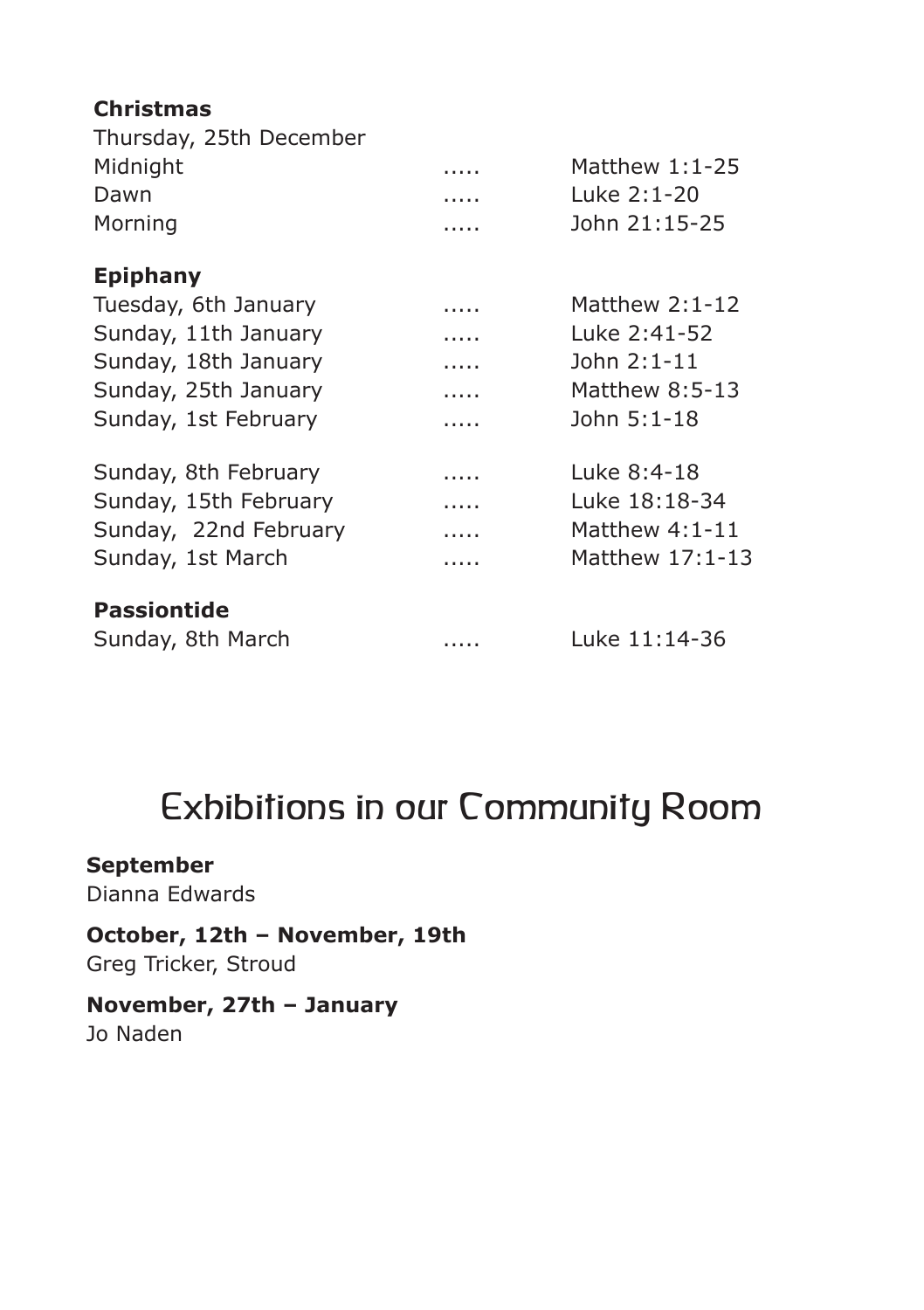*Forgiveness means giving up all hope for a better past.*

*I am going through something very difficult in my life right now. It's as though I'm walking a mountain's ridge; to one side lies the barren valley of anger, and to the other runs the river of forgiveness and inspiration.*

*(Both quotes from the website www.theforgivenessproject.com)*

Dear members and friends of The Christian Community in Stourbridge,

100 years after the beginning of the First World War armed conflicts in many parts of the world cut countless people's lives short or make them a misery. Victims of Crime everywhere struggle to come to terms with what happened to them, trying to overcome their trauma and live a healthy life again. And each and every one of us knows how difficult it can be to forgive even our nearest and dearest for pain they have caused us, often unawares; and how hard it is to forgive ourselves as well, for all our shortcomings and intentional or unintentional hurting of others. Tolstoi said that 'Whoever really knows God will not find it necessary to forgive his brother, he will only have to forgive himself for not having forgiven earlier.' Jesus tought us to pray in the Lord's Prayer that we may be forgiven as we forgive. In the act of forgiveness we 'become collaborators with God in his inmost and most exalted activity' (Friedrich Rittelmeyer). Making the step from the Old Testament attitude 'an eye for an eye', which will eventually leave the whole world blind, to the New Testament emphasis on forgiving one another is crucial for the survival of humanity. We will have a conference on the theme in November, 14th – 16th, with participation of members of The Forgiveness Projecet. Details will be announced later.

As some of you have noticed, our new, inherited chalice is not ideal. Therefore I have asked for a new one from a fund in Germany, which has been collecting old gold and silver for many years for that purpose. We will be given a purpose made chalice as a gift. In order for the fund to continue its generous and helpful work and for other congregations in need to benefit as well in the future, **we need to support the fund with donations of gold and good silver**. Please look through your wardrobes, drawers and other places and let me know if you find there any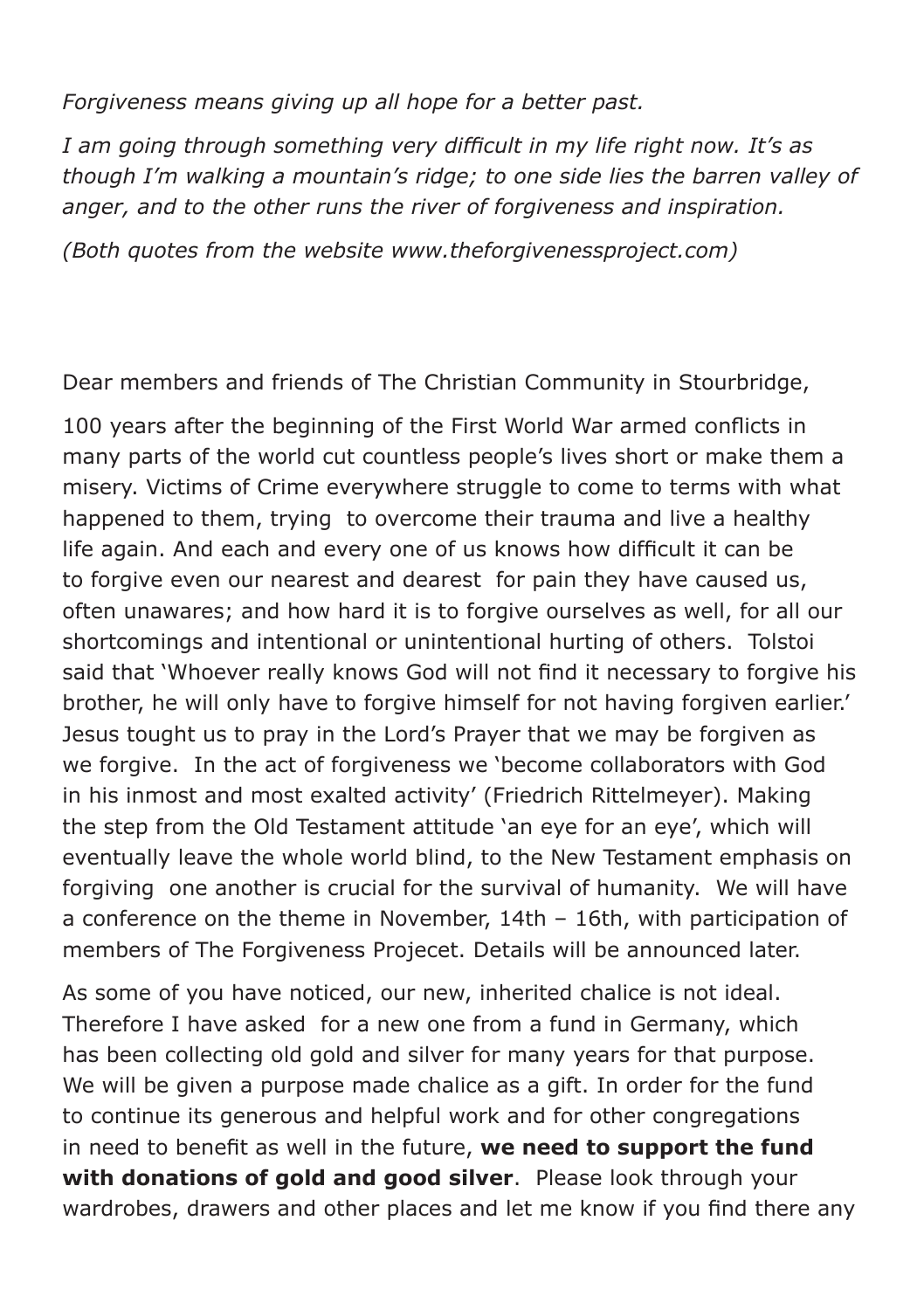gold or silver, from jewellery, broken or not, to teeth, which you would like to donate. I look forward to hearing from you!

In the programme you will find two Autumnal work mornings, a Saturday in October and one in November. Please join us for a while if you can for light garden work, sweeping and cleaning.

At the last weekend in September we will host a bread making workshop with Bread2share and the Transition town group. On Sunday, 28th September Albert Smith from the micro bakery Ubuntu in Birmingham will give us a talk. Albert says on his website:

'Ubuntu Handmade Bread is a community bread baking service which seeks to change communities reliance on shop bought bread and to teach people to bake their own bread,which is often healthier and cheaper to make.

Ubuntu is an African philosophy that supports the changes that are necessary to create a future that is economically and environmentally sustainable, therefore;

"I believe I am what I am because of who we all are."

(From a translation offered by Liberian peace activist Leymah Gbowee).

My long term aim is to help some members in the community break the isolation that exists in our communities and help people with mental health problems.'

Our Yard Sale in Spring raised a lot of money for our congregation again and as we still have a lot of donated goods we will have another one on Saturday, 11th September from 10am – 1pm. Come to have a look and enjoy homemade cakes.

In the Holy Nights Brenda Ratcliffe and Jo Naden will present to us "A Year and a Day". This wonderful story spans a year from Christmastide to Christmastide. Jo Naden has created hand-held medallions which evoke the elemental story of Sir Gawain and the Green Knight. Brenda Ratcliffe will read passages from the poem.

With best wishes for the comina months,

Inuika

Monika Knight